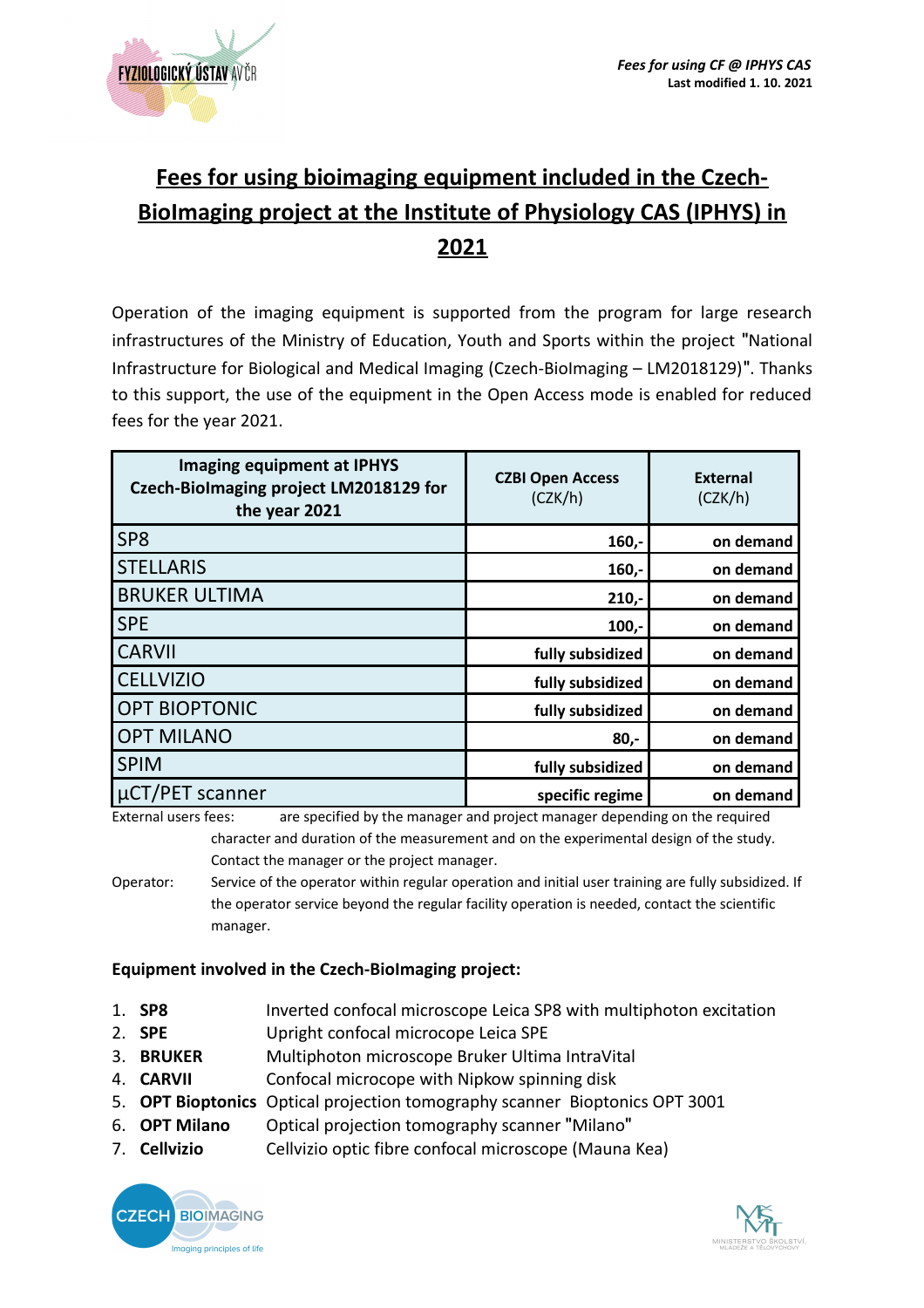

- 8. **SPIM** Selective Plane Illumination Microscope
- 9. **µCT/PET** Scanner µCT/PET, Albira (Bruker)

# • **CZBI Open Access**

Fill in the Czech-BioImaging Open Access form: <https://app.greception.com/form/5de5f709/>

The request for access within CZBI Open Access is evaluated by the device manager. Ideally, contact the device manager at the time of planning your experiment.

Publications with results obtained by using the equipment of the IPHYS Bioimaging Facility in the CZBI Open Access regime are required to include dedication to the project CZBI – LM2018129.

User records the equipment use in the equipment log book or by login to the registration software.

- **VAT** The potential invoice includes VAT according to the law.
- **Special techniques of sample preparation, e.g. CUBIC, etc.** Samples are prepared by the user. If assistance is needed, contact the scientific manager before the start of the study.
- **The fees stated above are valid from 1. 3. 2021.**

#### **Device managers and operators**

#### **Microscopes SP8, SPE, BRUKER, CARV II:**

– manager Mgr. David Vondrášek, tel: 24106 2274, -2472, -2582, [David.Vondrasek@fgu.cas.cz](mailto:David.Vondrasek@fgu.cas.cz)

– operator Ing. Mgr. Daniel Hadraba, Ph.D., tel: 776 441 811, 24106 2314, -2472, -2582, [Daniel.Hadraba@fgu.cas.cz](mailto:Daniel.Hadraba@fgu.cas.cz)

#### **Cellvizio:**

– manager Doc. MUDr. Jakub Otáhal, Ph.D., tel: 24106 2813, [Jakub.Otahal@fgu.cas.cz](mailto:Jakub.Otahal@fgu.cas.cz)

– operator Mgr. David Kala, tel: 24106 2813, [David.Kala@fgu.cas.cz](mailto:David.Kala@fgu.cas.cz)